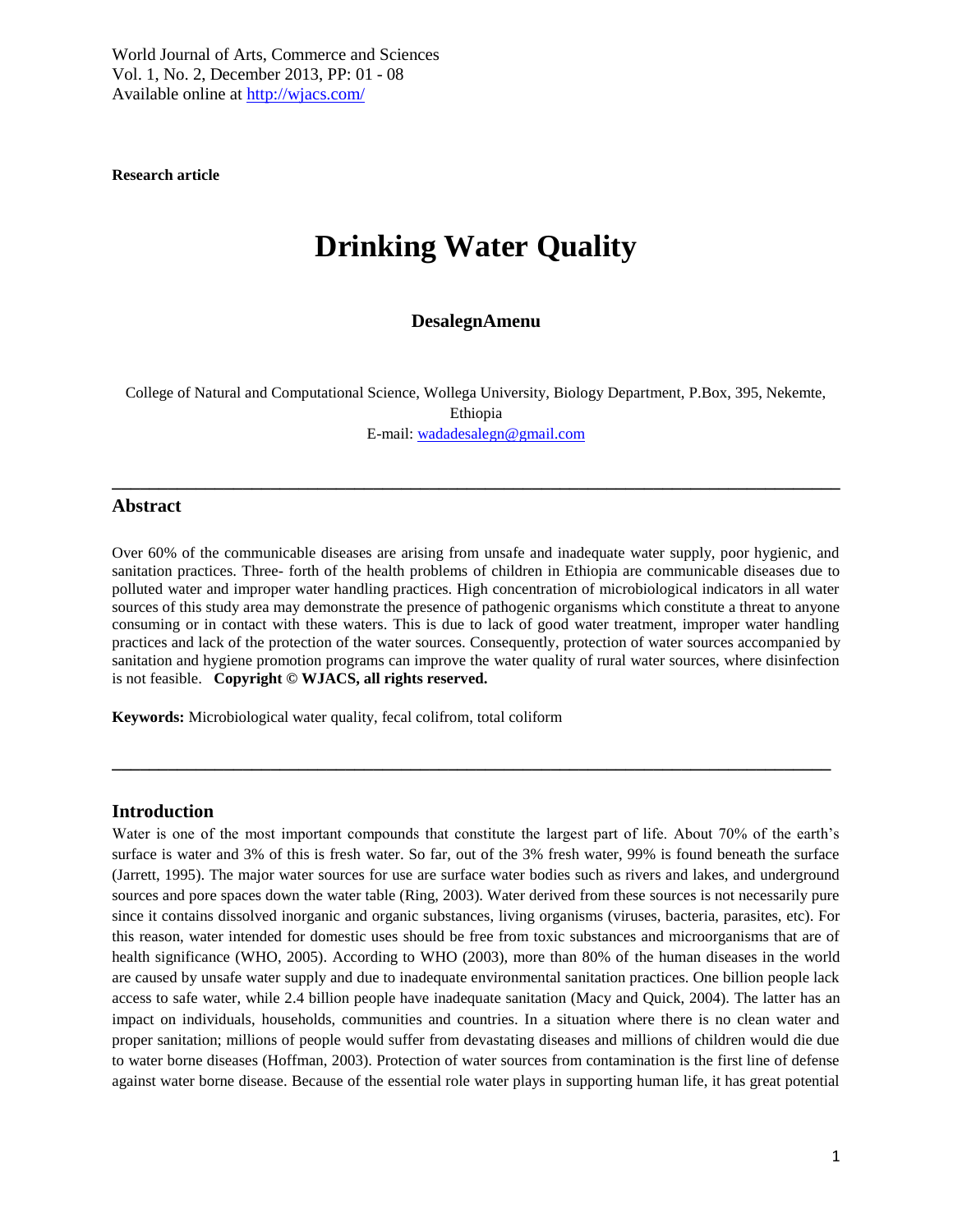for transmitting a wide variety of disease and illnesses if contaminated. Source protection almost consistently is the best method of ensuring safe drinking water (Richards, 1996).

In rural areas and villages of Ethiopia, water for human consumption, drinking, washing (bathing, laundry), for preparation of food etc, is obtained from rivers, streams, shallow wells, springs, lakes, ponds, and rainfall. Unless water is made safe or treated for human consumption, it may be hazardous to health and transmit diseases. The main contaminants of these water sources are from human excreta because of open field defecation practices, animal waste and effluent from sewage system. Thus, the majority of rural communities use water from contaminated or doubtful sources, which expose the people to various water-borne diseases (MWR, FDRE, 2004). Different types of pathogens can contaminate water, food, air and other environmental media in many different ways. Measuring all of these pathogens routinely for determining presence or absence or acceptable concentration is not possible. This is due to the following reasons: the methods are not available to recover and measure all microbes, the methods are available for only some selected microbes and not applicable for others; they are technically demanding, some methods are slow to produce results and their costs are high and it's impossible to enumerate all pathogenic microorganisms. Therefore, measuring something other than a pathogen that is indicative of contamination predicts the presence of pathogen and estimates human health risks. In addition, these indicators can tell whether the water is safe or not. So by using indicators the water quality can be assessed. The most applicable and recommendable indicator bacteria are fecal coliform and total colirfrom (Mark, 2006).

The use of indicator organisms, in particular the coliform group, as a means of assessing the potential presence of water-borne pathogens has been of paramount importance in protecting public health. The principle of the detection of selected bacteria that are indicative of either contamination or deterioration of water quality has been the foundation upon which protection of public health from water-borne diseases has been developed (Barrell *et al*., 2000). Ethiopia is one of the developing countries where only 52% and 28% of its population have access to safe water and sanitation coverage, respectively (MoWR, 2007). For this reason, 60- 80% of the population suffers from water-borne and water-related diseases (MOH, 2007). This burdens the country with enormous financial and social costs to take care of such a huge number of people suffering from these debilitating infections. Some report showed that water sources and distribution systems of towns and rural communities alike have serious water quality problems. Assessment of bacteriological and physico-chemical qualities of urban source water and tap water distribution systems in Akaki- Kalit sub-city of Addis Ababa (Mengestayehu,2007), Ziway town (Kassahun, 2008), Bahir Dar town (Getnet,2008), Nazareth (Adama) town (Temesgen, 2009) showed contaminations of water by indicator bacteria such as total coliforms, faecal coliforms and/or faecal streptococci. Similarly, underground water sources (hand dug wells) from rural areas in Menge District, BenishangulGumuz region (Mebratu, 2007), and protected springs and hand pumped wells in Werebabo District, South Wello (Atnafu, 2006) indicated that 60-100% of the water samples were positive for total coliforms and faecal coliforms. This shows that the provision of safe water through extraction of water from deep underground and protected water sources from relatively less contaminated rural areas was not even immune from contamination. All these findings give conclusive evidence that water quality problems are rampant both with small-scale and large-scale water delivery systems in the country. This would pose high health risks to users unless prompt intervention is undertaken. This, therefore, necessitates the evaluation and putting in place of sustainable monitoring system to determine the water quality status of municipal and rural water distribution systems. This study is to evaluate the drinking water quality.

# **Drinking Water Quality**

According to a study conducted by Curtis *et al* (2000), the basis of good water quality isimportant to human health. In fact, it is agreed that the principal risk to human healthassociated with the consumption of polluted water are microbiological. The provision of anadequate supply of safe water was one of the components of primary health care identified bythe International Conference on Primary Health Care (Curtis *et al*., 2000). Water qualitystandards have been developed to minimize the known chemical and microbial risks of humanhealth. Safe drinking water does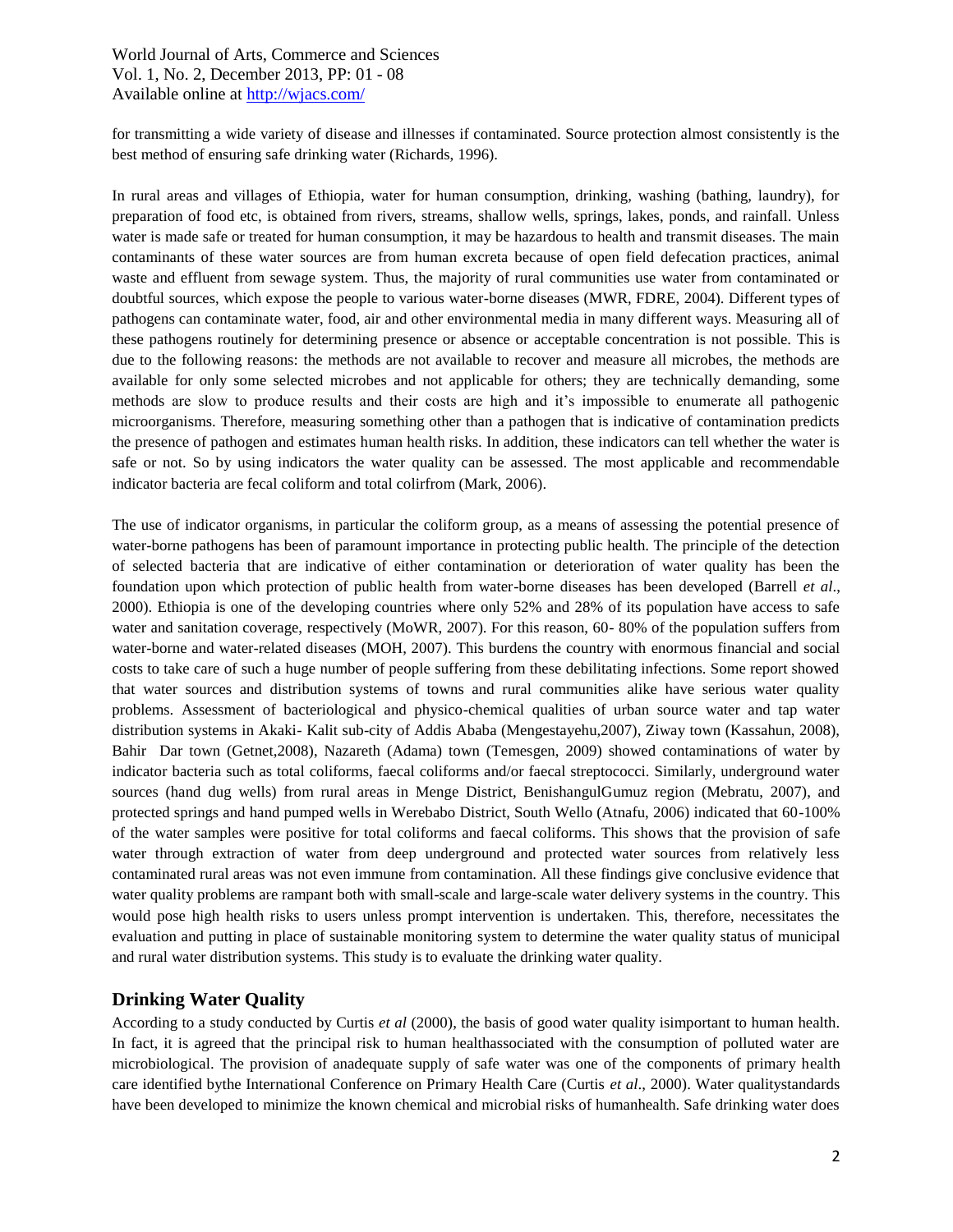not imply risk free; it simply denotes risks are veryinsignificant which could not result in serious health problems (Clasen *et al*., 2006). Theimportance of doing away with microbiological contamination is the major benefit of ensuringgood water quality for drinking and reducing of water-borne diseases transmitted by thefaecal-oral route. Generally, improvements in microbiological water quality as well as the prevention of use of unhygienic water sources are best interventions to prevent water-bornediseases (Brown, 2003).

In accordance with the research conducted on the microbiological water quality of groundwater, protected springs and protected wells and protected water connection system, it shouldbe possible to achieve very low levels of contamination (Cheesbrough, 1987). However,different water sources are highly subjected to bacterial contamination, due to various reasons.To assess this problem, WHO prepared a standard for microbiological water quality evaluationchecklist which have five categories (zero=safe, 1-10=reasonable quality, 11-100= pollutedwater, 101-1000=dangerous and >1000 very dangerous) (WHO, 2004).The result of sanitary and quality monitoring in a pilot water quality surveillance study inSrilanka demonstrated that, 65.0% to 85.0% of public water supplies; mostly springs becomefeacally contaminated because of poor site selection, protection and unhygienic managementof facilities (Sutton, 1989).A study conducted in rural Zambia showed that poor community sanitary practices around thesource and in the catchments area together with failure in the protection of water sourcescontributed to the contamination of drinking water (Sutton, 1989). Likewise, study conductedin South Wollo, Ethiopia, clearly revealed that improper sanitary survey and failure in theprotection of water sources together with poor community sanitary practices around the sourceand in the catchments area contributed to the contamination of drinking water with faecalmatter (Seid *et al*., 2003).

# **Factors Affecting Water Quality**

The quality of protected water sources can be deteriorated due to poor site selection, inadequate protection and unhygienic management of facilities (Richards, 1996). The result ofsanitary and quality monitoring in a pilot water surveillance study in Yogyarkarata, Jauademonstrated that 65.0-85.0% of public water supplies; mostly springs became faecallycontaminated because of poor site selection, protection and unhygienic management offacilities (RichSeid *et al*., 2003). Water may become unsafe at any pointbetween collection and use (WHO, 1994). Unrestricted and unhygienic water collectionactivities, soiled hands and unclean water collection vessels were potential contributors for thecontamination of drinking water sources (Kravitz, 1999). The highest level of household watercontamination is found in stored water, since stored water became contaminated when it istouched by unclean fingers during over dipping (Kravitz, 1999).

## **Microbiological Water Contamination**

Water from contaminated sources may cause numerous diseases and premature deaths. Thefact that, man needs water and cannot live without it, forces him to use it even for drinkingpurposes, whether clean or contaminated. As a result, people suffer from water-borne diseasesespecially in Ethiopia. In rural villages and urban areas of Ethiopia, the main contaminants forwater are human excreta, animal waste, liquid waste from factories, garages, pesticides fromdifferent sources. Water sources contaminated with these wastes is not fit for human use,unless it is made safe or treated (FDRE, MoH, 2007).A large variety of bacteria are capable of initiating water borne infections. The entericbacterial pathogens include early-recognized agents, such as *Salmonella* and *Shigella* speciesand newly recognized pathogens from fecal sources, such as *Campylobacter jejuni* and*Escherichia coli*. Several bacterial pathogens, such as *Legionella* species, *Aeromonas* species,*Pseudomonas aeruginosa* and *Mycobacterium avium*, have a natural reservoir in the aquaticenvironment and soil (Leclerc, 2001). More than 15 different groups of viruses, encompassingmore than 140 distinct types, can be found in the human gut. These enteric viruses areexcreted by patients as well as asymptomatic carriers and find their way into sewage (Leclerc*et al.*, 2003).The most common manifestation of water-borne illness is gastrointestinal upset (nausea,vomiting, and diarrhea), and this is usually of short duration. However, in susceptibleindividuals such as infants, the elderly, and immuno-compromised individuals, the effects maybe more severe, chronic (e.g., kidney damage) or even fatal. Other pathogens may infect thelungs, skin, eyes, central nervous system, or liver (Health Canada, 2006).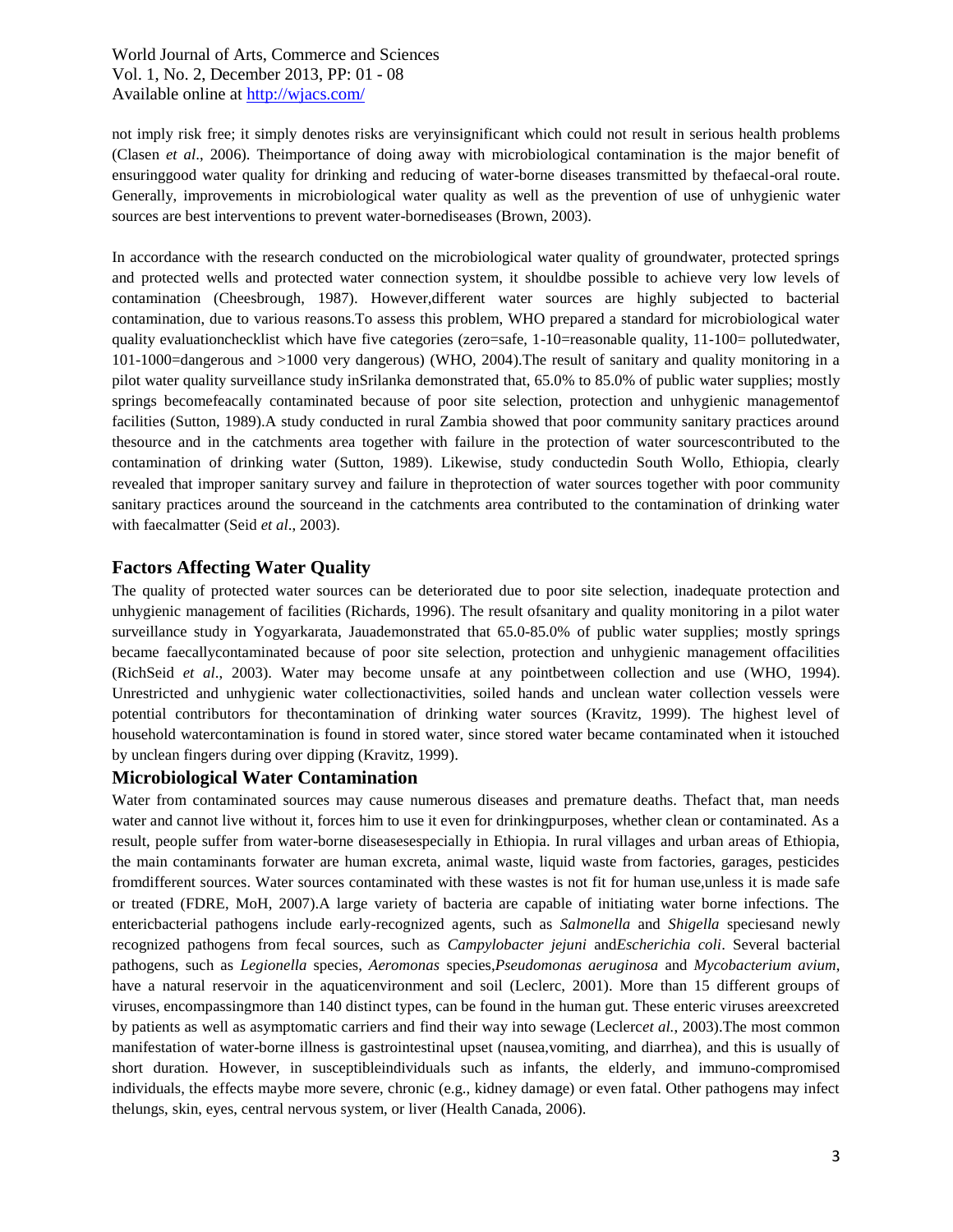### **Water Borne Pathogens and Diseases**

Water-borne diseases are typically caused by enteric pathogens, which are mainly excreted infaeces by infected individuals and ingested by others in the form of faecally contaminatedwater or food. These pathogenic organisms include many types of bacteria, viruses, protozoaand helminthes, which differ widely in size, classification, structure and composition.Pathogenic organisms are highly infectious and disease causing which are responsible formany thousands of diseases and deaths each year especially in tropical regions with poorsanitation (WHO, 2005).All potential water-borne human pathogens present a serious risk of disease whenever they areconsumed in drinking water and are given high priority for health significance. Animalsincluding humans are typically the main carriers of large populations of these bacteria,protozoa, and viruses. Pathogens originating from human sources, often from human faeces,are called enteric (of intestinal origin) pathogens. The most common ones include strains of

*Escherichia coli, Salmonella, Shigella, Vibrio cholerae, Yersinia enterocolitica,* and*Campylobacter jejuni*. Some organisms may cause disease opportunistically and causeinfection mainly among people with impaired natural defence mechanisms. These peopleinclude the very old, the very young, immuno-compromised people and patients in hospitals.Examples of such opportunistic organisms include *Pseudomonas, Klebsiella,* and *Legionella*(WHO, 1995)*.* Drinking water is the main route of transmission for pathogens of faecal origin.Unhygienic practices during the handling of food, utensils and clothing also play an important role (WHO, 2006).

The persistence of a pathogen in water affects their transmission to humans. A more persistentpathogen that can survive longer outside the host body is more likely to be transmitted to otherpeople. The infective dose (ID) of the pathogen determines the number of organisms needed toproduce an infection in humans. The ID50 is the dose required to produce a clinicallydetectable infection in 50% of the subjects (Meylan, 2004).Therefore, improvements in the quality and availability of water, sanitation facilities andgeneral hygiene education will all contribute to the reduction of morbidity and mortality ratesdue to water-borne diseases (Meylan, 2004).

# **Microbial Indicators of Water Quality**

A bacterial indicator of faecal pollution is any bacteria whose presence can indicatecontamination of water with faecal matter. Faeces of warm-blooded animals including humanbeings regularly discharge a diverse micro-flora of bacterial taxa like *Enterococcus faecalis,Clostridium perfringens, Lactobacillus bifidum (Bifidobacterium), Escherichia coli,Enterobactoraerogenes, Staphylococcus aureus, Pseudomonas aeroginosa, Proteus* andcertain spore forming bacteria. In addition, pathogens like *Salmonella, Shigella, Brucella,Micobacterium, Vibrio and Leptospora*together with certain viral and protozoan pathogensmay also present (Moe, 1997).The probability that a person will be infected by a pathogen cannot be inferred from thepathogen concentration alone. This is because different humans respond differently to thepathogens. As a result, there is no real lower limit for acceptable levels of pathogens in water.Instead, it follows that safe drinking water intended for human consumption should containnone of these pathogens. To determine if a given water supply is safe, the source needs to beprotected and monitored regularly (WHO, 1996).

There are two broad approaches to water quality monitoring for pathogen detection .The firstapproach is direct detection of the pathogen itself, for example, the protozoan*Cryptosporidium parvum*. While it will be more accurate and precise if specific diseasecausingpathogens are detected directly for the determination of water quality, there areseveral problems with this approach. First, it would be practically impossible to test for eachof the wide variety of pathogens that may be present in polluted water. Second, even thoughmost of these pathogens can now be directly detected, the methods are often difficult,relatively expensive and time-consuming. Instead, water monitoring for microbiologicalquality is primarily based on the second approach, which is to test for indicator organisms(APHA, 1998).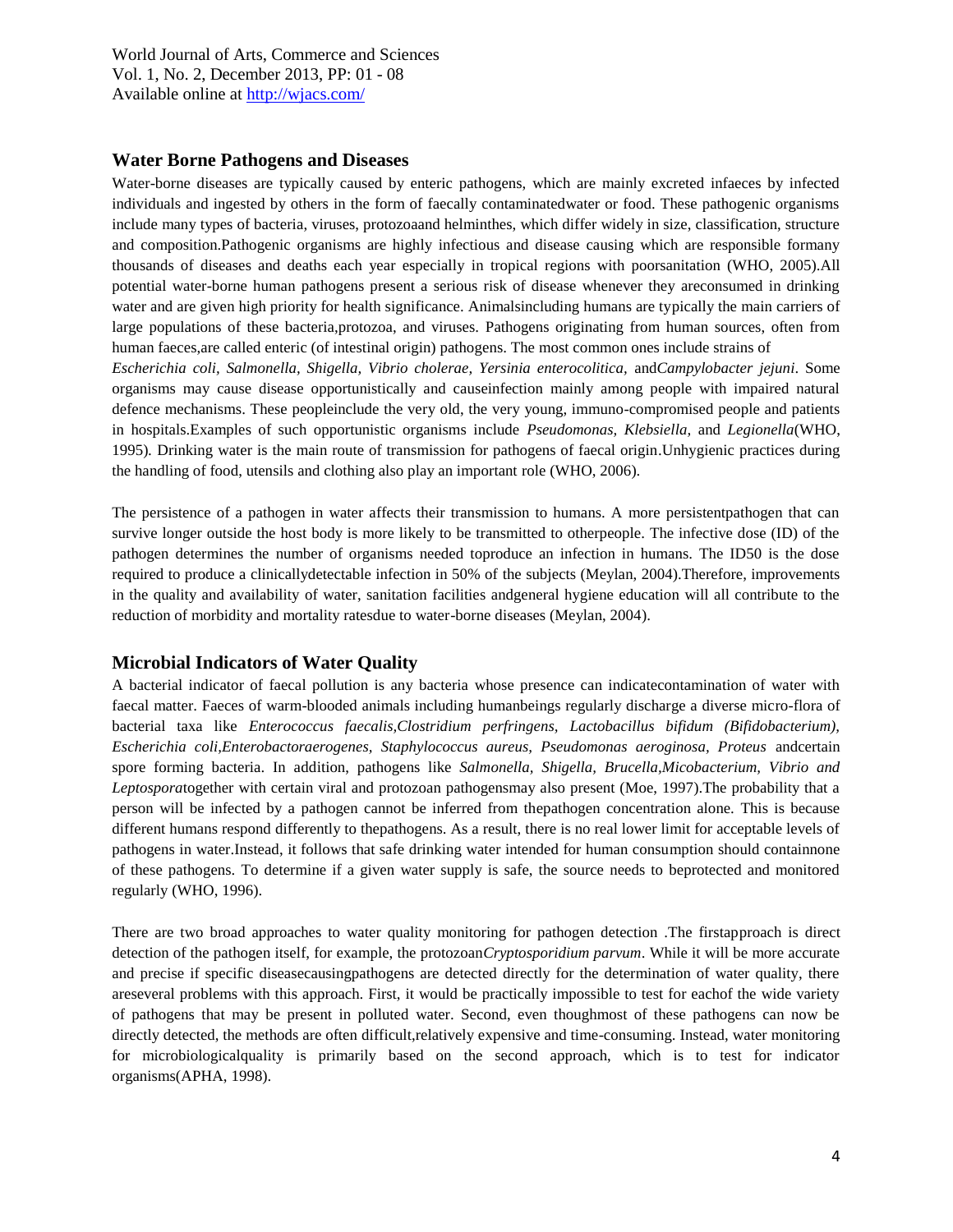According to the report of Slaats *et al*. (2002), water quality indicator organisms should fulfillthe following criteria; an indicator organism should always be present when pathogens arepresent, indicators and pathogens should have similar persistence and growth characteristics,indicators and pathogens should occur in a constant ratio so that counts of the indicators give agood estimate of the numbers of pathogens present, indicator concentrations should far exceedpathogen concentration at the source of pollution, the indicator should not be pathogenic andshould be easy to quantify, tests for the indicator should be applicable to all types of water andthe test should detect only the indicator organisms thus not giving false-positive reactions.Another reason for using simple indicator tests is that pollution is often intermittent and/orundetectable. It is often better to monitor drinking water frequently by means of a simple testthan to monitoring infrequently using a longer and more complicated direct pathogen detectiontest. While these indicator bacteria or viruses are not necessarily pathogenic themselves, someof them have the same faecal source as the pathogenic bacteria and can therefore indicatefaecal contamination of water. One example that fulfils many of the above criteria is theindicator organism Thermotolerant/fecal coliforms .Therefore, it may be sufficient to get anindication of the presence of pathogens of faecal origin with the detection and enumeration ofcoliform. Such a substitution is especially valuable when resources for microbiologicalexamination are limited as in developing countries (WHO, 1993).

## **Total Coliforms Bacteria (TC)**

Total coliforms are the ones that are commonly measured as indicator bacteria for drinkingwater quality (Hurst *et al.,* 2002). They are defined as aerobic and facultatively anaerobic nonsporeforming bacteria that ferment lactose at 35 to 370C with the production of acid and gaswithin 24-48 hours (Hurst *et al.,* 2002). Coliform bacteria belong to the family*Enterobacteriace* and include *Escherichia coli* (*E.coli*) as well as various members of thegenera *Nitrobacteria*, *Klebsiella* and *Citrobacter* (Hurst *et al.,* 2002). These bacteria originatein the intestinal tract of warmblooded animals and can be found in their wastes. They can alsobe found in soil and on vegetation (Nold, 2008).Although coliform bacteria are not pathogens, their presence indicates the possibility of

finding pathogens in drinking water (Nold, 2008). Consequently, they are used to assess

possible faecal contamination or water pollution from sewage. According to Hurst *et al*

(2002), the persistence of total coliform bacteria in aquatic systems is comparable to that ofsome of the waterborne bacterial pathogens. Furthermore, coliform bacteria are relativelysimple to identify and are present in much larger numbers than more dangerous pathogens(Hurst *et al.,* 2002). For this reason the degree of faecal pollution and the presumed existenceof pathogens can be estimated by monitoring coliform bacteria (Volk *et al*., 2002).

### **Thermotolerant (Fecal) Coliforms (TTC/FC)**

Thermotolerant/Fecal coliforms bacteria are a subset of the TC group, with the same definitionas total coliforms bacteria except that they grow at 44.5 0C. Many countries have been adopteduse of TTC /FC as indicator in their water quality standards and they have been recommendedas the indicator of choice for evaluating the microbiological quality of recreational water(Toranzos et al., 2002). The reason for testing for fecal coliforms is that they are morerestricted in their source to the gastro intestinal tract of warm-blooded animals. Likewise, theyhave an excellent positive correlation with fecal contamination from warm-blooded animals(Toranzos et al., 2002). TTC /FC are present in virtually all warm-blooded animals, includinghumans, in numbers far exceeding the numbers of pathogens (MSSC, 1992).

In a study conducted in Gondar, Ethiopia, 75% of the samples taken from unprotected wellsand springs were contaminated by fecal coliforms (Mengesha*et al*., 2004). The authors furtherreported that fifty percent of the samples in both cases had a coliform count of 180/100 ml andabove. No sample in either case had a coliform count of less than 10/100 ml. The leastcoliform count seen was 13 coliform /100 ml and based on these; they concluded that themajority of the drinking water sources were either of unacceptable quality or grossly polluted(Mengesha*et al*., 2004).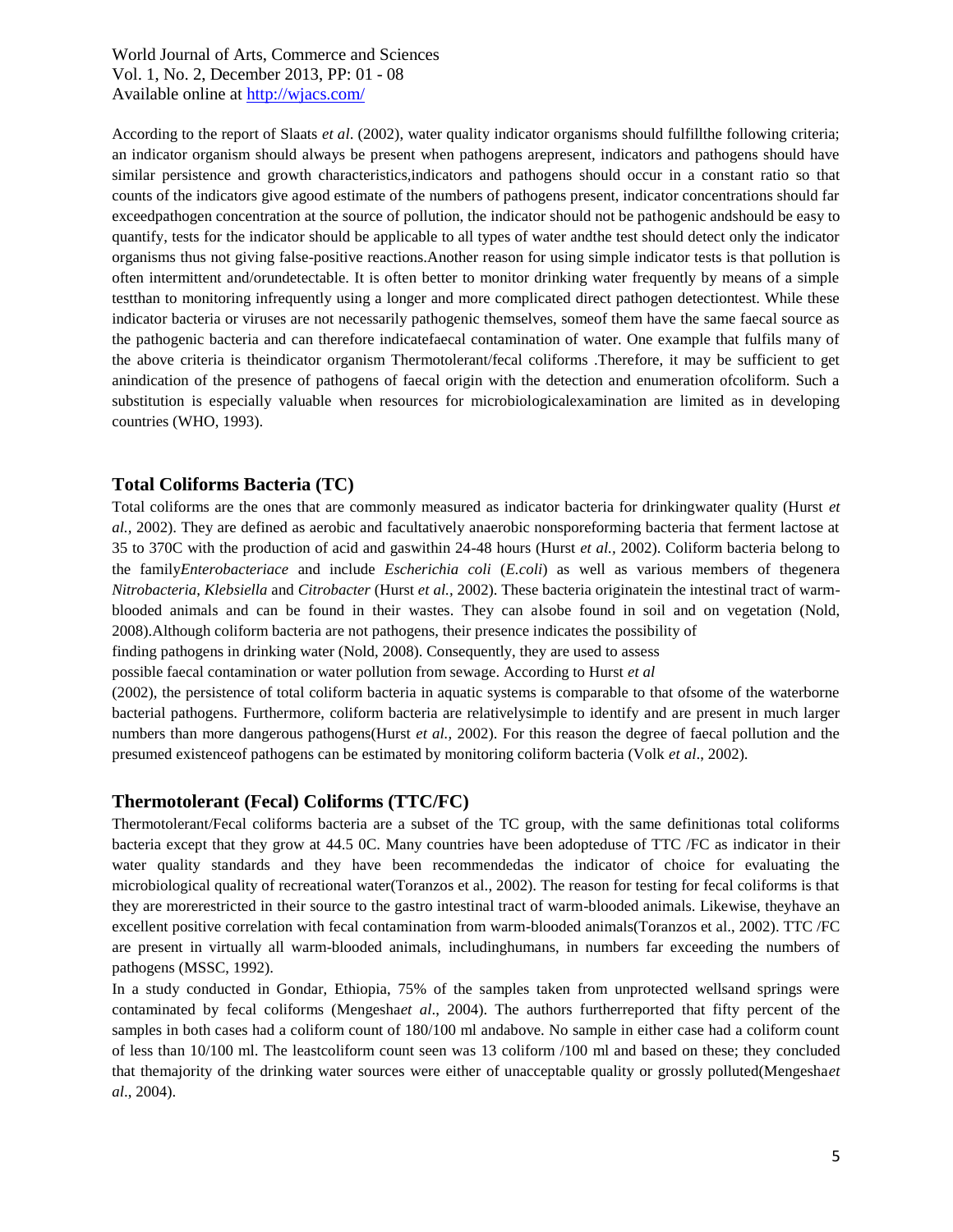#### **The Sanitary quality of water sources**

Availability of safe water alone does not reduce diarrheal diseases significantly. Even if thesource is safe water become faecally contaminated during collection, transportation, storageand drawing in the home (Thomas and Cairncross, 2004). Inadequate hygiene practices must be targeted as well when implementing water and sanitation projects, to decrease morbidity and mortality especially in rural area. Along with building or improving water points thereforewe should provides hygiene education for all user groups. Hygiene Promoters informcommunity members about the correct use and storage of water, the need for safe sanitationfacilities, personal and environmental hygiene and diarrhea transmission and management,aiming at sustainable behavior change (WHO, 2006).Key factors in the provision of safe household water include the conditions and practices ofwater collection, storage and the choice of water collection and storage containers or vessels.Numerous studies have documented inadequate storage conditions and vulnerable waterstorage containers as factors contributing to increased microbial contamination and decreasedeither microbial quality compared to source waters or water stored in improved vessels(WHO.2002). Some studies documented increased risks of waterborne infectious diseasesfrom inadequately stored water compared to water stored in an improved vessel (safe storage).In India morbidity and mortality due to waterborne diseases have not declined proportionatewith increase in availability of potable water supply, largely owing to the fact that quality ofwater is not maintained at consumer point and that safe water may become contaminatedduring storage due to poor handling practices and poor personal hygiene (Thomas and Cairncross, 2004).

According to the study conducted in Northeast Thailand suggested that there was a far greaterrisk of ingestion faecal coliform bacteria resulting from the cross contaminations occurringwithin the house hold than from the faecal pollution of drinking water sources (John, 1991).Mean coliform counts were substantially higher in household water containers than in watersources. In their study on water borne transmission of cholera in Trujillo, Peru, Swerdlow *etal*, tested the water quality variation at the source and later in the household (i.e. stored water).The result showed that, the mean coliform counts were 1 and 20 fecal coliform /100 ml for thewell water and stored water respectively (Swerdlow*et al.*, 1992).A study conducted in rural Bangladesh showed water stored for longer period increase vibrocholera rate by 10 folds (Spira, 1980). Similarly study conducted in Calcutta, India waterstorage vessels, which have wide mouth increase cholera infection by 4 folds (Deb *et a.,*1982). Likewise, as the study conducted by Verweij (1991) in Venda, South Africa indicatedthat water stored in plastic vessels have higher levels of coliform over time. Another study inthe same area of rural Bangladesh showed water stored in traditional pots increase faecalcoliform levels and multiply antibiotic resistance flora than other storage containers (Shears,1995). Because unrestricted and unhygienic water collection activities, soiled hands and unclean water collection vessels were potential contributor for the contamination of drinkingwater. The highest level of household water contamination found in stored water, since storedwater becomes contaminated when unclean objects touch it over dipping (Kravitz, 1999).A study conducted in Jimma Town showed among the total of 192 study households141(73.4%) rinsed their collection containers. In addition, 178(92.7%) had cover for theirstorage vessels and 138(72%) drew water from storage container by dipping (Teklu andKebede, 1998). In Garamuleta district Eastern Ethiopia, only 60.0% of the studied familiesstored their water in covered containers. In another study conducted in KidameGebeya, it wasfound out that 58.0% of the households kept their water in clean and covered containers.Similarly, study conducted in Jimma town showed 70.4% of the studied population takingwater from the storage container by dipping rather than pouring, out of these, 52 .2% use cupwithout handle (Teklu and Kebede, 1998).

### **References**

- [1] American Public Health Associations (APHA), 1998. Standard Methods for the Examinationof Water and Waste Water. American People Health Association, 20th edn, Washington DC.
- [2] Atnafu, M., 2006. Assessment of Bacteriological Quality of Drinking Water Supply at thesources and Point of Use at Home in Worebabu District, South Wollo.M.Sc Thesis.Addis Ababa University, Addis Ababa.34-57.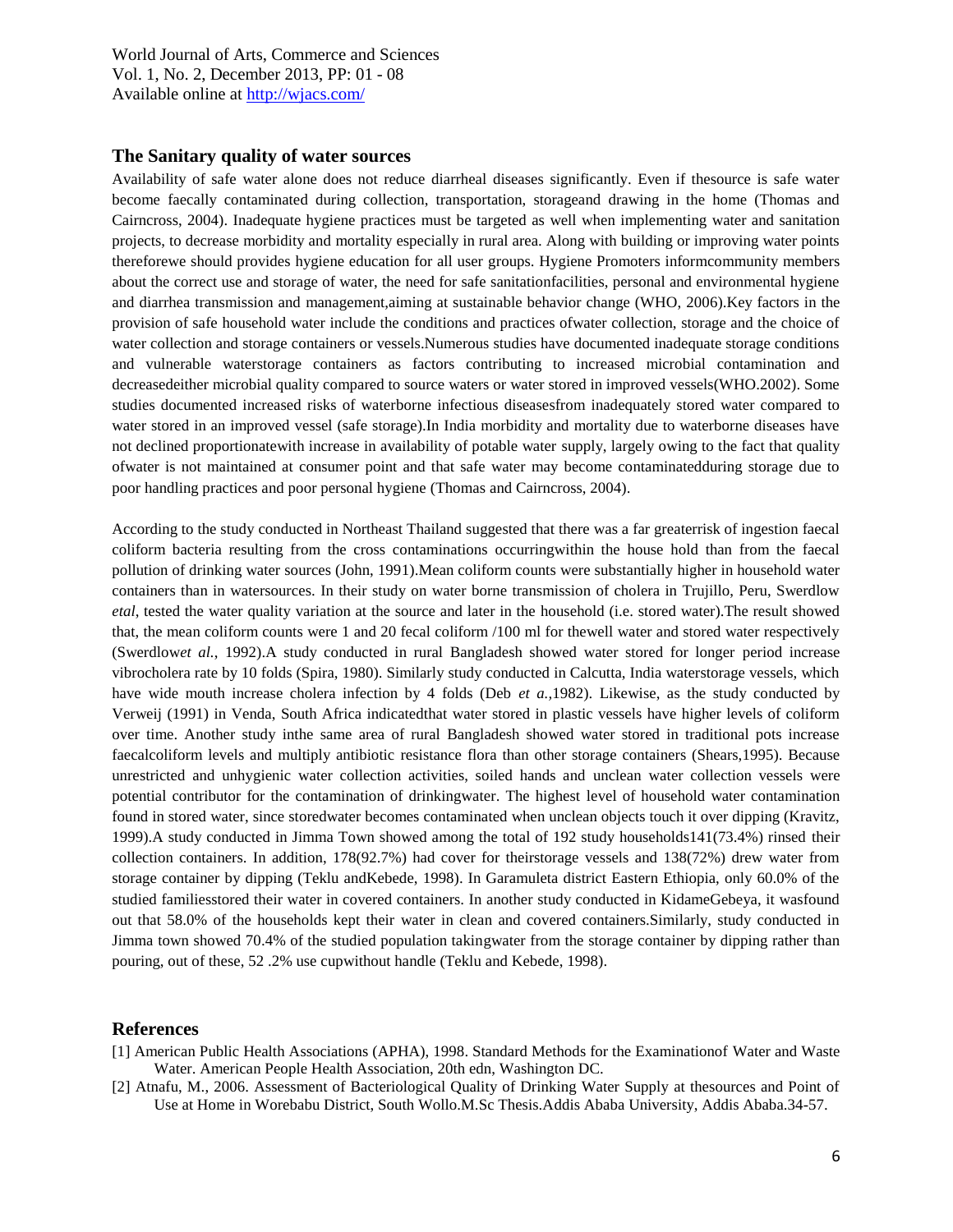- [3] Barrell, R., P. R Hunter and G. Nichols, 2000. Microbiological standards for water and their relationship to health risk. *Commun. Dis. Public Health,* 3: 8-13.
- [4] Birhanu, M., 2008. Assessment of the contamination level of water and determines the major sources of contamination at water collection point in Yubdo –Legebatu River, East Show, and Ethiopia. Addis Ababa.34-65.
- [5] Brown, J., 2003. Evaluation of Point-of-Use Microfiltration for Drinking Water Treatment in Bolivi*a*. Cambridge University Press, London. 234p.
- [6] Curtis, V., S. Cairncross and R. Yonli, 2000. Domestic Hygiene and Diarrhea: Pinpointing the Problem. *Journal of Tropical Medicine and International Health, 5(1): 22-32.*
- [7] Dawit,Ayalew., 2006. Association of *Cryptosporidium Parvum, Giardia Lamblia*and *EntamoebaHistolytica/Dispar*Infection with Drinking Water Sources among Children in Rural Part of Dire-Dawa. Addis Ababa, Ethiopia, p.20-30.
- [8] DestaKassa, 2009. Bacteriological and Physicochemical Quality assessment of Drinking Water Supply from source to taps in Debrezeit town, Ethiopia. Addis Ababa University, Addis Ababa.M.Sc.Thesis Addis Ababa University, Ethiopia 50-60.
- [9] Federal Democratic Republic of Ethiopia, Ministry of Health (FDRE, MoH), 1997. Rapid assessment of drinking water quality in the Federal Republic of Ethiopia, country report.
- [10] Federal Democratic Republic of Ethiopia, Ministry of Health Addis Ababe , Ethiopia. Federal Democratic Republic of Ethiopia, Ministry of Health (FDRE, MoH), 2007.Rapid assessment of drinking water quality in the Federal Republic of Ethiopia, country report.
- [11] Federal Democratic Republic of Ethiopia, Ministry of Health, Addis Ababa, Ethiopia. Federal Democratic Republic of Ethiopia, Ministry of Water Resources (FDRE, MWR) 2002.Ethiopian guidelines specification for drinking water quality.Federal Democratic Republic of Ethiopia, Ministry of Water Resorces, Addis Ababa, Ethiopia.
- [12] Federal Democratic Republic of Ethiopia, Ministry of Water Resources (FDRE, MWR), 2004. Rapid assessment of drinking water quality in the Federal Republic of Ethiopia, country report.Federal Democratic Republic of Ethiopia, Ministry of Water Resource. Addis Ababe, Ethiopia.
- [13] GetnetKassahun, 2008. Physico-chemical and Bacteriological Drinking Water Quality Assessment of Bahir Dar town water supply from source to yard connection (North- Western Ethiopia).M.Sc Thesis, Addis Ababa University, Addis Ababa.
- [14] Health Canada, 2006. Guidelines for Canadian drinking water quality: Guideline Technical.
- [15] Hoffman, A.R., 2003. Energy and Water, U.S. and Winrock International, June 2003.1-33.
- [16] Hurst, C. J. Kundsen, M. J. Mclnerney, L.D.Stezenbach, and M.V. Walter, 2002. Manual of Environmental Micribilogy.2nd ed. PP: 265-284. American Society for Microbiology.American Society of Microbiology Press, Washington, DC.
- [17] Jarrett, A., 1995 .Water Management. Kendall/Hunt Publishing Company, USA.
- [18] John, P., 1991.Water use and pattern of contamination in rural northeast Thailand, Southampton row, London; Vol. 9 (27).
- [19] Kravitz, J., 1999. Quantitative bacterial examination of domestic water supplies in Leseto high lands: water handling and village health. Bulletin of World Health Organization, 77 (10): 829- 833.
- [20] KassahunBedane, 2008. Assessment of Physicochemical and Bacteriological Quality of Drinking water in Central Rift Valley System, Ziway town, Oromia Regional state.M.Sc Thesis.Addis Ababa University, Addis Ababa.
- [21] Leclerc, H., 2003. Relationships between common water bacteria and pathogens in drinkingwater.Published by IWA Publishing, London, UK.
- [22] Macy, J., and R .Quick, 2004. The Safe Water System: A household Based Water Quality Intervention Program for the Developing World, Centre for Disease Control. p. 1-3.
- [23] MebratuJano, 2007. Assessment of Physicochemical and microbiological Quality of rural Drinking water supply at the source in MengeWoreda, BenshangulGumuz Regional state, Ethiopia. M.Sc Thesis. Addis Ababa University, Addis Ababa
- [24] Mark, D., 2006. Drinking water and health research: a look to the future in the United States and globally, accessed on October 12, 2006.
- [25] MengeshaAdmassu, MamoWubshet and BayeGelaw, 2004. A survey of bacteriological quality of drinking water in North Gondar Ethiop *.J. Health Dev. 2004*.*18(2)*: *113-135.*